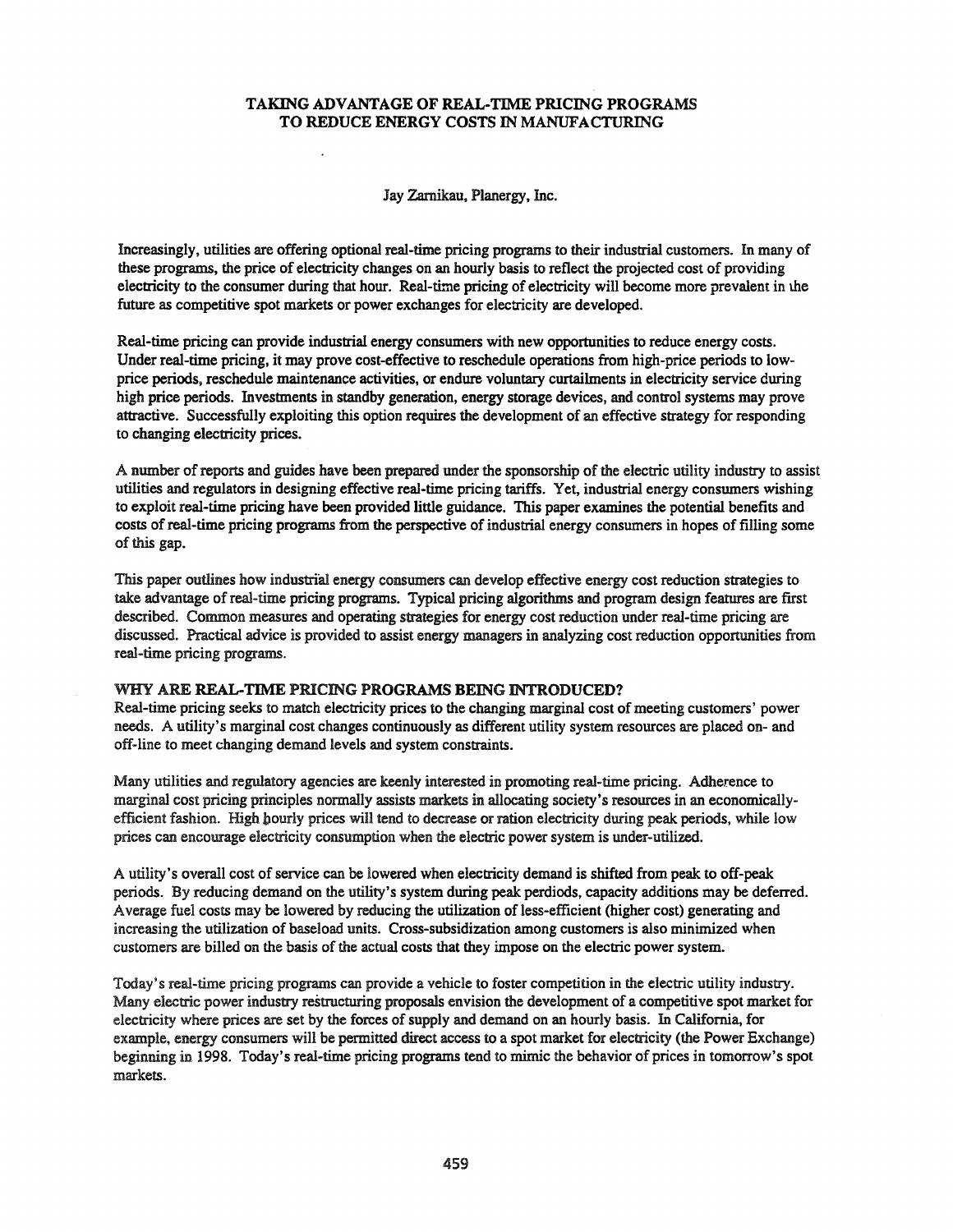Many industrial energy consumers are demanding that utilities offer a real-time pricing option to provide them with new opportunities to lower energy costs. Consumers faced with quotes for different electricity prices for different time periods can manage their energy costs by shifting the operation of electricity-consuming equipment from high-price time periods to low-price periods or through other strategic means. At an industrial plant, production activities or maintenance activities might be rescheduled from high-price hours to low-price hours. Non-essential electricity consuming operations might be curtailed during high-price periods.

# THE EVOLUTION OF REAL-TIME PRICING OF ELECTRICITY

While the concepts behind real-time pricing were formulated over 100 years ago, its application to electricity pricing has become practical only in recent years. Some of the factors that have fostered its introduction and maturation include:

- Advances in metering technology and a decline in metering costs. Relatively sophisticated metering devices are required for real-time pricing to monitor the customer's electricity demand in roughly realtime.
- Advances in communications technology. The internet, computer bulletin boards, fax machines, or some other media must be available to inform energy consumers of the applicable electricity prices.
- Experience gained through time-of-use rates. Beginning in the late 19705, many electric tariffs have been designed with predetermined and predictable price differentials between electricity used in different seasons or times of the day. These tariffs have been a natural step in the evolution toward real-time pricing.
- The introduction and enhanced cost-effectiveness of new technologies enabling energy consumers to exploit price differentials. Such technologies include control systems and energy storage devices.
- The establishment of a spot market for "economy energy" transactions among utilities in wholesale markets for power. Such wholesale markets have provided utilities with valuable experience in developing cost-based bids to buy and sell power.
- Industry restructuring initiatives have further fostered the maturation ofreal-time pricing programs. Some market participants view participation in real-time pricing programs as an opportunity to hone competitive buying or selling strategies.
- Finally, utility efforts to expand their service and pricing options to industrial customers have led to the  $\bullet$ introduction ofreal-time pricing programs. Increased choices can foster higher customer satisfaction with the utility.

Real-time pricing programs have developed in two "waves" to date. The first set of utility programs in the U.S. were established in the mid-1980s. Many of these programs were designed to discourage large industrial customers from installing cogeneration capacity to take advantage of the PURPA-related incentives for cogeneration established b;y the federal government in the late 19705. Some utilities sought to discount prices to potential cogenerators as much as reasonable, and the logical "price floor" was the utility's short-run marginal operating cost (often calculated on an hourly basis). Many of these tariffs were for interruptible service. The customer would be assessed a minimal demand or capacity-related charge. The hourly electricity prices would reflect the utility's changing hourly fuel-related costs, with "adders" or "markups" for the recovery of other types of costs. In this first wave of programs, prices were often poorly communicated. Some of the pathbreaking real-time programs were offered by Houston Lighting and Power Company, Central Power and Light Company, Gulf States Utilities Company, Southern California Edison, Detroit Edison, San Diego Gas and Electric Company, and Paciftc Gas and Electric Company.3.4

In the early 1990s, a second wave of real-time pricing programs were initiated. Many of these new tariffs were designed speciftcally for firm service customers, although an optional program for interruptible service customers was often made available, as well. For firm service customers, a "curtailment premium" or "marginal power supply cost" charge was typically added to fuel and O&M charges whenever generating system capacity constraints were approached to bring electricity demand into balance with available capacity. The concept of a "customer baseline" was introduced, in hopes of guaranteeing the utility and the customer revenue/cost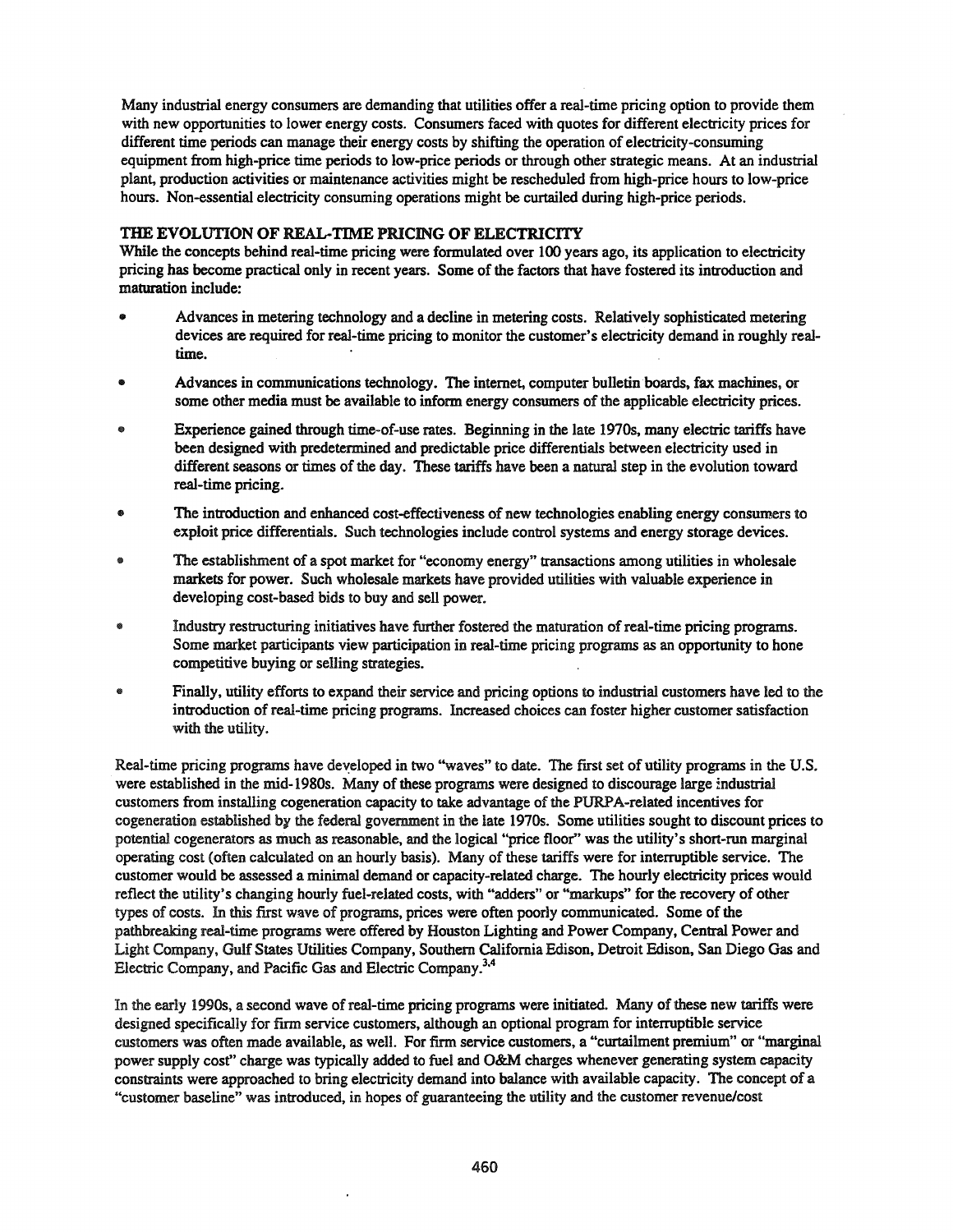neutrality with respect to some historical usage pattern. Generally, these tariffs have been viewed as "experiments" and participation has been limited. Advances in communications technology were exploited to improve the price information provided to the customer, as well as the information pertaining to customer energy usage provided to the utility. Leading this second wave ofreal-time pricing programs were Georgia Power Company and Niagara Mohawk Corporation. Many other utilities have followed suit, and today, over 40 electric utilities in North America offer tariffs with real-time pricing features.

Tomorrow's real-time pricing initiatives will be shaped by electric utility industry restructuring activities. Many ofthe state-level industry restructuring initiatives envision the establishment ofspot markets (or ''poolcos'') for electricity. Market clearing prices would be posted on an hourly basis. Customers electing direct access to this spot market would receive hourly price quotes, similar to the quotes from today's real-time pricing programs.

Tomorrow's true spot market pricing is likely to differ from today's real-time pricing in some significant respects. Today's price quotes are calculated by a single supplier. Tomorrow's spot market pricing will be dependent upon the costs and actions of numerous potential suppliers and consumers. To mimic prices in tomorrow's competitive energy markets, today's price quotes are designed to approximate the utility's costs based upon formulas and algorithms developed by utilities and approved by regulators. Tomorrow's spot market prices should provide a true reflection of actual costs and market conditions.

The number of factors affecting prices will also expand in the future. Under most of today's simple real-time pricing formulas, hourly prices change when marginal fuel costs change or expected demand levels change. In tomorrow's electricity markets, separate prices might be charged for real power and reactive power. Transmission congestion charges could be assessed to bring demand into balance with available supply in transmission-constrainted regions of the power network. Temporary surcharges could be assessed to control demand to address power quality problems. Temporary environmental price premiums could be charged to constrain demand and reduce power plant emissions in air sheds which may be temporarily out of compliance with ozone air quality standards. Each of these situations impose costs which could be reflected and addressed through price changes.<sup>1</sup>

# REAL-TIME PRICING IN PRACTICE

In theory, the optimal real-time price for a specific customer at a specific time is the marginal cost associated with serving that customer at that time. In practice, this price is often calculated as the sum of the utility's marginal system operating cost (adjusted for losses), a curtailment premium (if generating capacity limits are approached), and a transmission congestion charge (if transmission or distribution system capacity constraints are approached in serving the customer). In practice, curtailment premiums are often based on the expected level of demand in relation to the annual system peak. If the tariffs are designed for interruptible service customers, curtailment premiums and congestion charges may be omitted, since service to the customer would be interrupted if capacity constraints were approached.

There is a common misconception that real-time pricing cannot provide a contribution to the utility's fixed costs. However, assuming an "upward-sloping" marginal cost curve, real-time pricing will indeed assist a utility in the collection of revenues to offset the utility's fixed cost burden. The lightly shaded area in Figure I represents this contribution.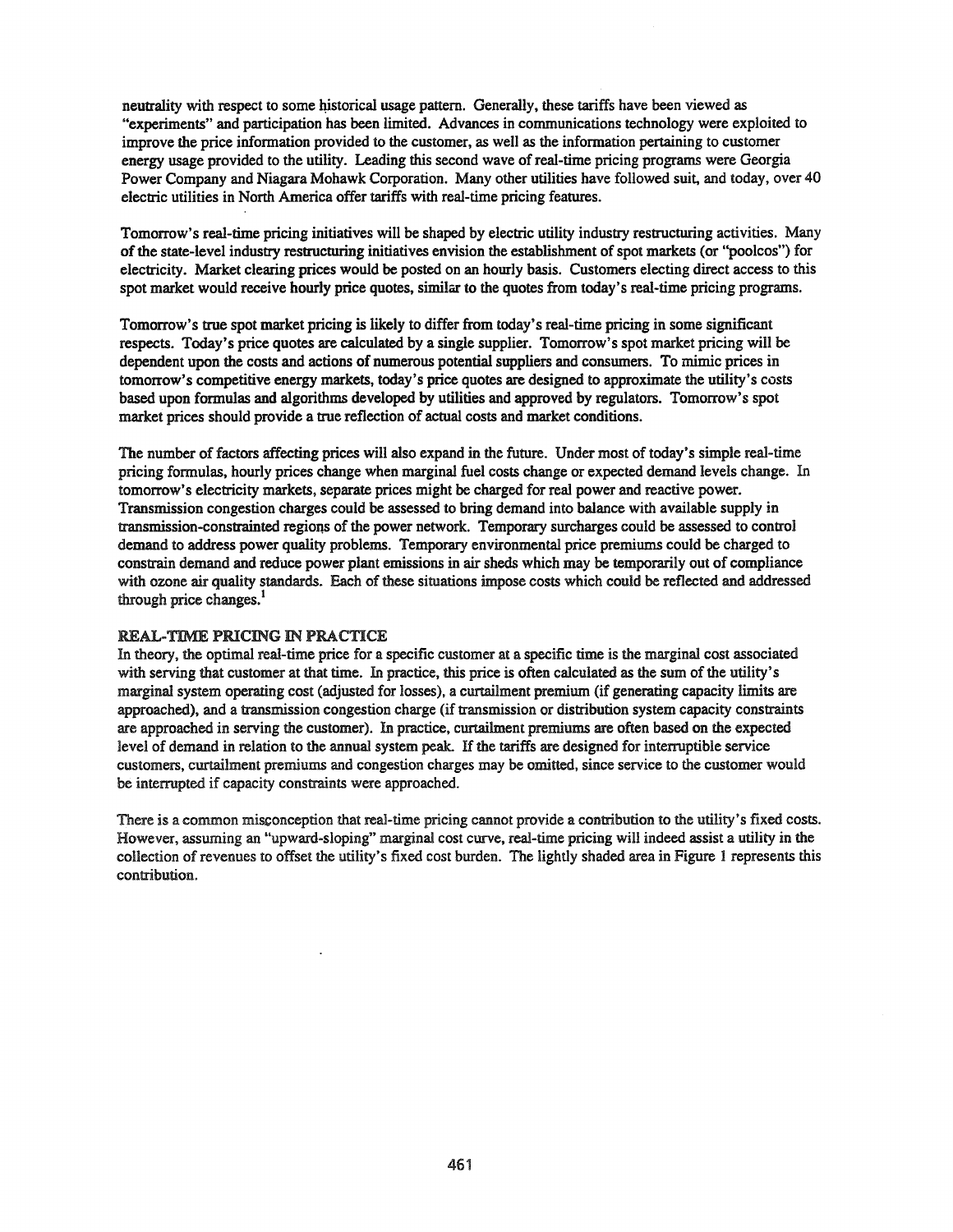

Figure 1: The Contribution to a Utility's Fixed Costs under Real-Time Pricing

Nonetheless, there is no guarantee that the contribution to fixed costs under real-time pricing will prove sufficient to meet a revenue requirement established by a regulatory authority. Consequently, the utility's marginal cost estimates are often scaled up in setting prices. This mark-up is often achieved through "customer baseline" features, "price adders" (where is fixed charge is added to the price) or "price multipliers" (where prices are scaled up by some multiple).

When customer baselines are a tariff feature, the customer's bill is first calculated based on the tariff that the customer was formerly served under. The customer's bill is then adjusted by multiplying the real-time price by any deviation from the baseline load pattern set for the customer. Thus, if the customer's load is higher than the baseline for a particular hour, the customer's bill is adjusted upward by an amount equal to the real-time price multiplied by the increase in load over the baseline. The customer can receive a bill credit for each hour that actual demand remains lower than the baseline load.

Typically, a set of hourly price quotes or projections for a day are communicated to electricity consumers on a prior day. Utilities often install load monitoring and communications equipment at the customer's site to receive the hourly price quotes and monitor the customer's hourly electricity consumption.

Price levels and patterns are at the mercy of the utility's changing costs and the price formulas which have been established. In general, prices will be lower than the prices quoted in the utility's traditional tariffs during "offpeak" periods, but can be significantly higher during peak hours. Under some utility real-time pricing formulas, prices can exceed 50 cents per kWh for 100 to 200 hours per year. Pacific Gas and Electric Company raises prices over \$1 per kWh for select hours. Some typical price profiles are presented in Figure 2.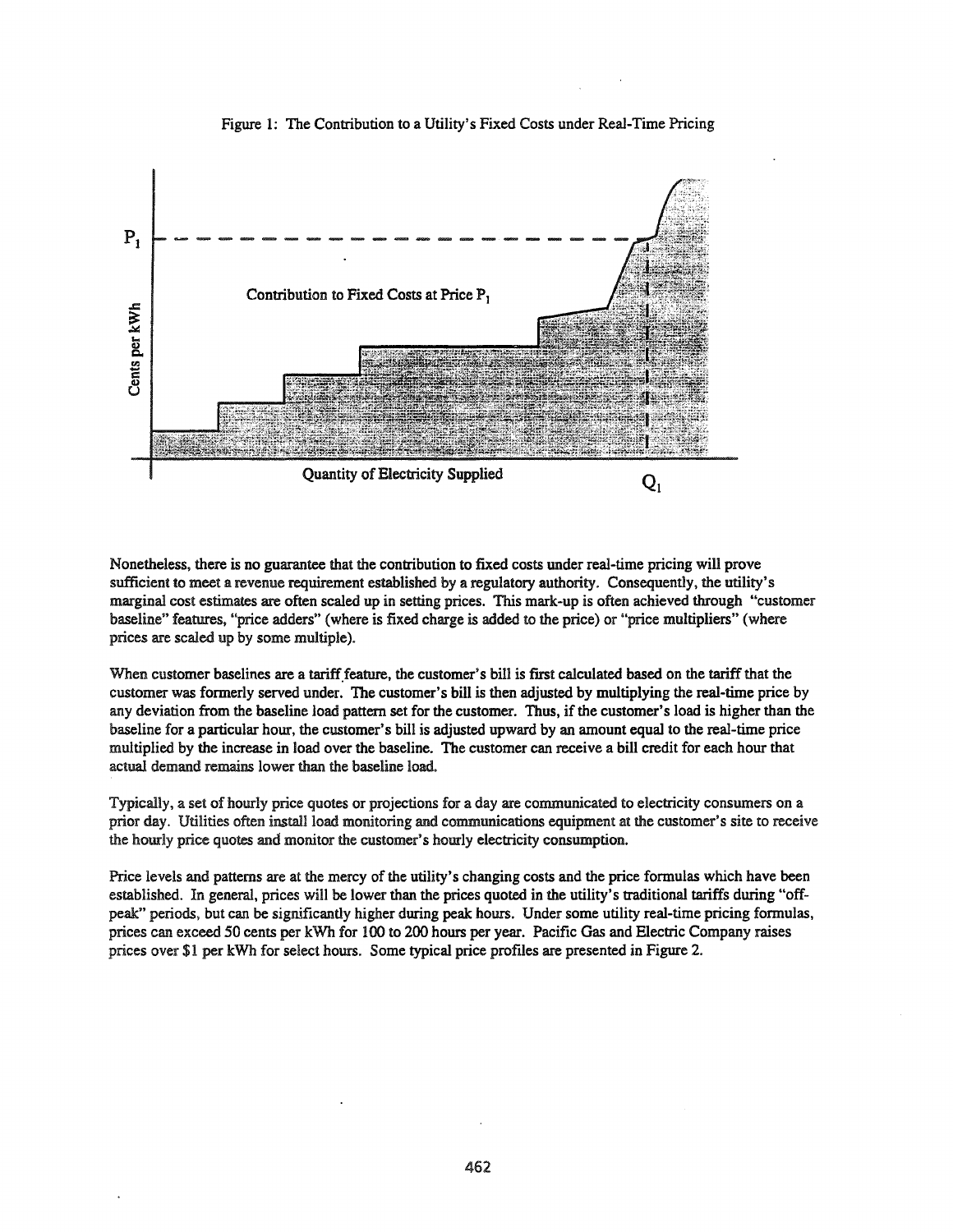

#### Figure 2: Typical Price Profiles Under Real-Time Pricing

### CAN YOUR FACILITY BENEFIT FROM REAL-TIME PRICING?

The extent to which your facility may benefit from real-time pricing will depend upon the design of the real-time pricing program and your firm's ability to respond to electricity price changes.

Facilities that have very little flexibility in scheduling their operations (for example, department stores, offices, and cement manufacturers operating at full capacity) may see little benefit from real-time pricing, unless the price differentials are large enough to justify investment in standby-generation or energy storage devices. Yet, most industrial and commercial facilities can realize some energy cost savings by taking service under a realtime pricing tariff. An assessment of the potential benefits and costs requires an analysis of the following:

Relative prices. Given your expected load patterns, would your cost of electricity be higher or lower under a real-time pricing tariff, in the absence of taking any load management actions? This type of analysis requires either a forecast of hourly prices for a few years or a backcast of what the real-time might have been for some historical period.

Rescheduling operations. Can you reschedule some of your facility's operations within a day from hours of relatively high electricity prices (e.g., afternoon hours) to hours of lower prices (usually late night hours)? Can operations be rescheduled from high price months (e.g., summer and winter months) to low price months? Can operations be scheduled using electricity price information as (me factor in the scheduling process so as to minimize overall production costs?

Maintenance. Can maintenance activities be rescheduled to coincide with hours of high electricity prices?

Curtailments. How much inconvenience or lost profit would your facility experience if it simply curtailed all or part of its operations during high price hours? Can non-critical electrical loads be identified at your facility? Controls can be installed to automatically reduce electricity purchases when prices rise above predetermined levels.

Standby Generation. A customer lacking flexibility in operations might still benefit from real-time pricing by installing and operating standby generation equipment during high price periods.

Energy storage devices. The installation of energy storage equipment (thermal energy storage devices, chemical batteries, and flywheels) may prove to be cost-effective in conjunction with real-time pricing, if the anticipated price differentials are sufficient.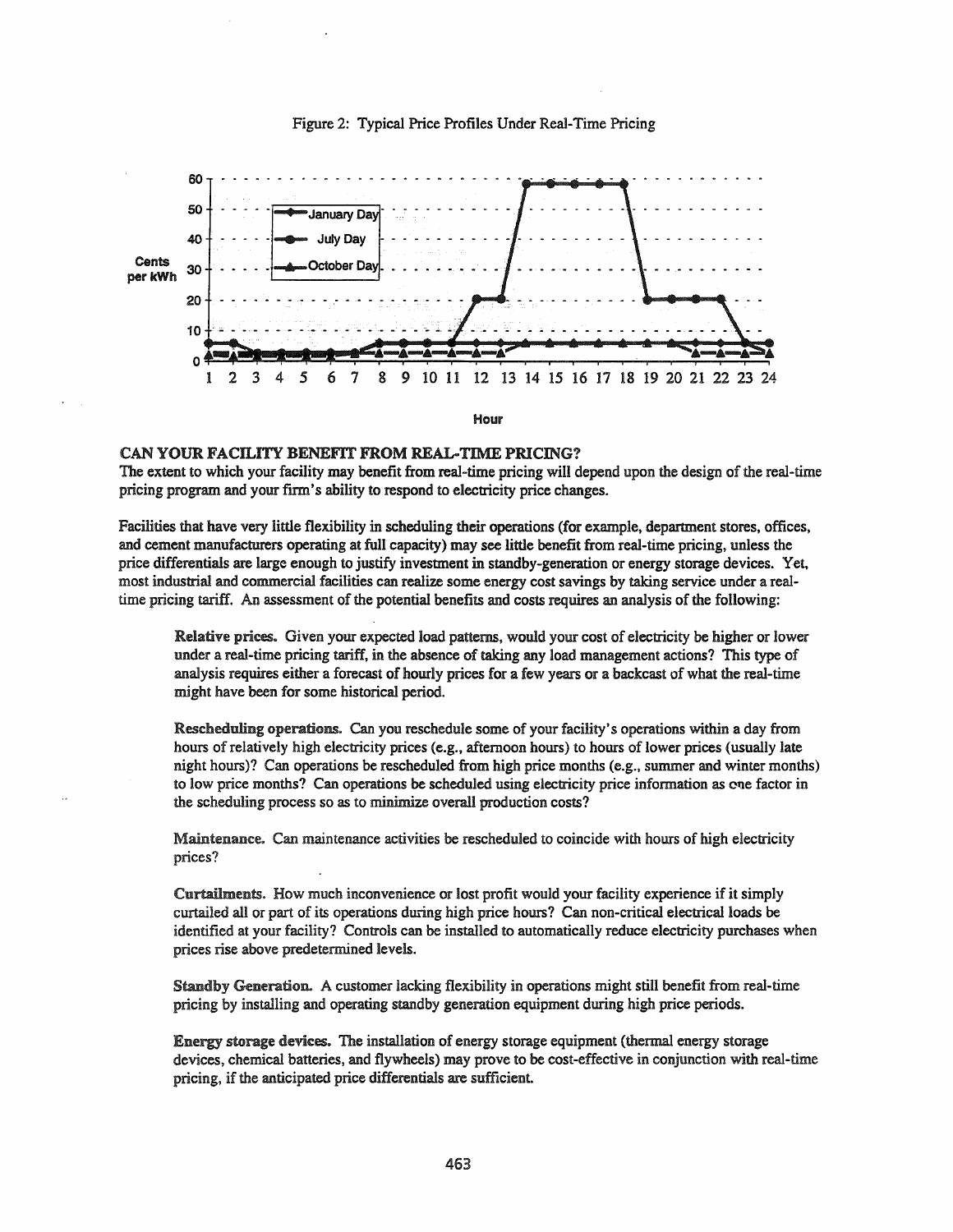Ability to switch among different energy resources. In some processes, fossil fuels can be substituted for electricity or a resource mix may otherwise be changed (e.g., oxygen injection might be used as a substitute for an energy resource) in response to the changing relative prices of resource inputs.

Subsidization. Due to the imperfections in traditional rate-making, many customers are presently subsidizing other customers in their rate classes. If your facility presently has a greater share of its consumption during low-cost off-peak periods than the typical customer in your class, you may be subsidizing other customers in that class. Moving onto a real-time pricing tariff could provide a means of eliminating your subsidy payment to other customers.

Facility automation. The state of technology at your facility can affect your ability to respond to changing energy prices. Some consumers have the capability to quickly analyze load information to isolate patterns and identify efficiency opportunities. Manufacturing operations which have adopted agile manufacturing concepts may be able to optimize operations using changing electricity prices as a factor in operations decisions.

How are you planning to change your operations in the future? Facilities planning to expand or change operations in the future need to carefully study the utility's real-time pricing tariff. If a customer baseline feature is a part of the utility's tariff, can the baseline be modified for anticipated changes in facility operations? If it cannot, how will this affect the facility's energy cost? How will the load profile be affected by the change in operations?

Predictability and risk. Under traditional utility tariffs, there is little, if any, hourly volatility in electricity prices. Time-of-use price differentials are quite predictable under traditional tariffs. Under real-time pricing, prices can be quite volatile and sometimes unpredictable. How much electricity price risk can your facility tolerate? Financial instruments (e.g., swaps and futures) are available to hedge such risks, yet the acquisition of such instruments will involve some cost.

When such questions are posed to facility operations personnel, a typical response is "we are already doing all that we can to keep energy costs low." Yet a manufacturing operation set up to minimize energy costs under a system of fixed or predetermined electricity prices may not necessarily be capable of exploiting the opportunities presented by real-time pricing. Taking advantage ofreal-time pricing generally requires a higher degree of flexibility in operations and/or reliance upon energy storage or standby generation equipment. It also requires a re-examination of the capabilities of control systems, labor commitments, operations scheduling, and maintenance scheduling.

The development of an effective energy cost reduction strategy involving service under a real-time pricing tariff requires careful consider of each of these factors. The required analyses can become rather complicated, since hourly data and price forecasts are required.

# SPECIFIC DESIGN CONSIDERATIONS

Industrial energy consumers often have an opportunity to influence the design ofreal-time pricing programs through negotiations with utility suppliers or through intervention in regulatory proceedings. Some of the design features that an industrial energy consumer may wish to influence include:

The existence of customer baselines. Some industrial customers appreciate the stability provided by customer baseline features. Iftheir future load patterns follow historical patterns, then their bill will be the same as it would have been under traditional tariffs, so there is little to lose by accepting real-time pricing service. Flexible customers see opportunities to receive significant bill credits from the utility by dropping well below baseline load levels during peak periods. However, customers with low load factors and/or erratic load patterns typically dislike the concept of customer baselines. Meaningful baselines may be impossible to establish for such customers. Further, some customers consider historical load patterns to be irrelevant in the determination of current electricity costs. Customer